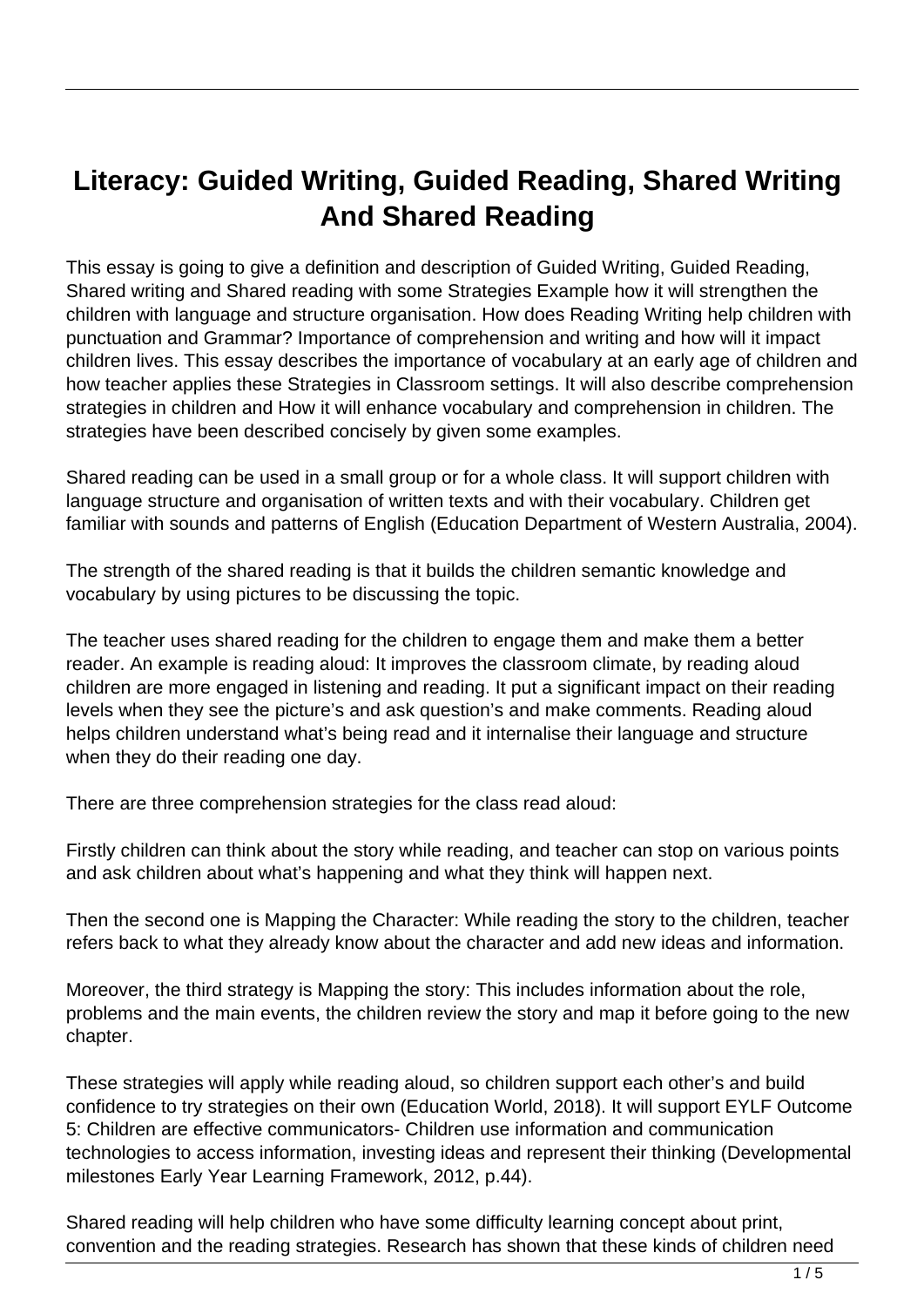systematic, explicit teaching (National Institute of Children Health and Human Development, 2000). Children can learn a lot about phonological awareness informally at home and in the school through listening to the rhymes, playing with words and songs, listening to the music or clapping games (edge & Schwazer, 2011, Moritz et al., 2013).

The limitation of Shared reading is that it can be used in a small group of children. Moreover, follow the same path for all the children in the group whether some of the children are better from others teacher to have to use the same story in shared reading.

Children are not able to select the different books while the teacher is reading aloud to other children in the classroom. Children have to stick to the same book which teacher is reading. Children will be disengaged while the teacher is doing most of the work, It may not help children to think more in-depth as discussed are primarily focused on one and two aspects of skills. Guided reading is that in which teacher works with a small group of children. Guided reading is conveyed by Vygotsky's (1978). Reading helps the children read simple text independently and onwards, It evolves selecting a book at the readers zone of proximal development (Vygotsky, 1978) and by providing support to the children with their reading, the ZPD is applied where a child with another support can achieve a task which can be difficult for child to achieve it alone. Teacher grouped the children according to their reading needs and give texts at an instructional level to a child when they can read 90-94 percent of the words accurately then it will be challenged as 'just right' (Clay, 1991).

The strength of guided reading is it focuses on engaging children with stories and developing strong comprehension and strong word reading skills with the weak word reading and weak comprehension children. Example: If there is a child who cannot read correctly, and he/she is just sitting and flipping pages and struggling with his reading, their skills will not improve it does not matter how much time they will spend sitting flipping the papers they are not going to start reading without any support. Then guided reading will help the child to improve his/her reading skills. Guided reading is an excellent approach to literacy education. Guided reading provides children sensitive support to the children to "talk' read and think their way purposefully through" the text (Reading for Life, 1997, p.80).

The teacher works closely with relatively in a small group of children in guided reading, in guided reading teacher monitor each child very carefully and adjust their further teaching and text selections.

Guided reading provides many more opportunities to support children language/ literacy development and develop their awareness of the particular forms of expertise that the individual children bring to the language of literacy experiences (The Guided Reading Approach,2002). Guided reading helps children improve their ability and strategies. "A guided reading group offers a supportive environment in which to promote such active participation in meaningmaking" (Fisher, 2008, p.20).

EYLF Outcome 5: Children are effective communicators- Children express ideas and make meaning using a range of media. E.g. "use language and engage in play to imagine and create roles, scripts, and ideas." (Developmental milestones Early Year Learning Framework,2012).

Limitation of Guided reading is that while teacher working with a child with guided reading the other children in the classroom will be working independently. It could be the time consuming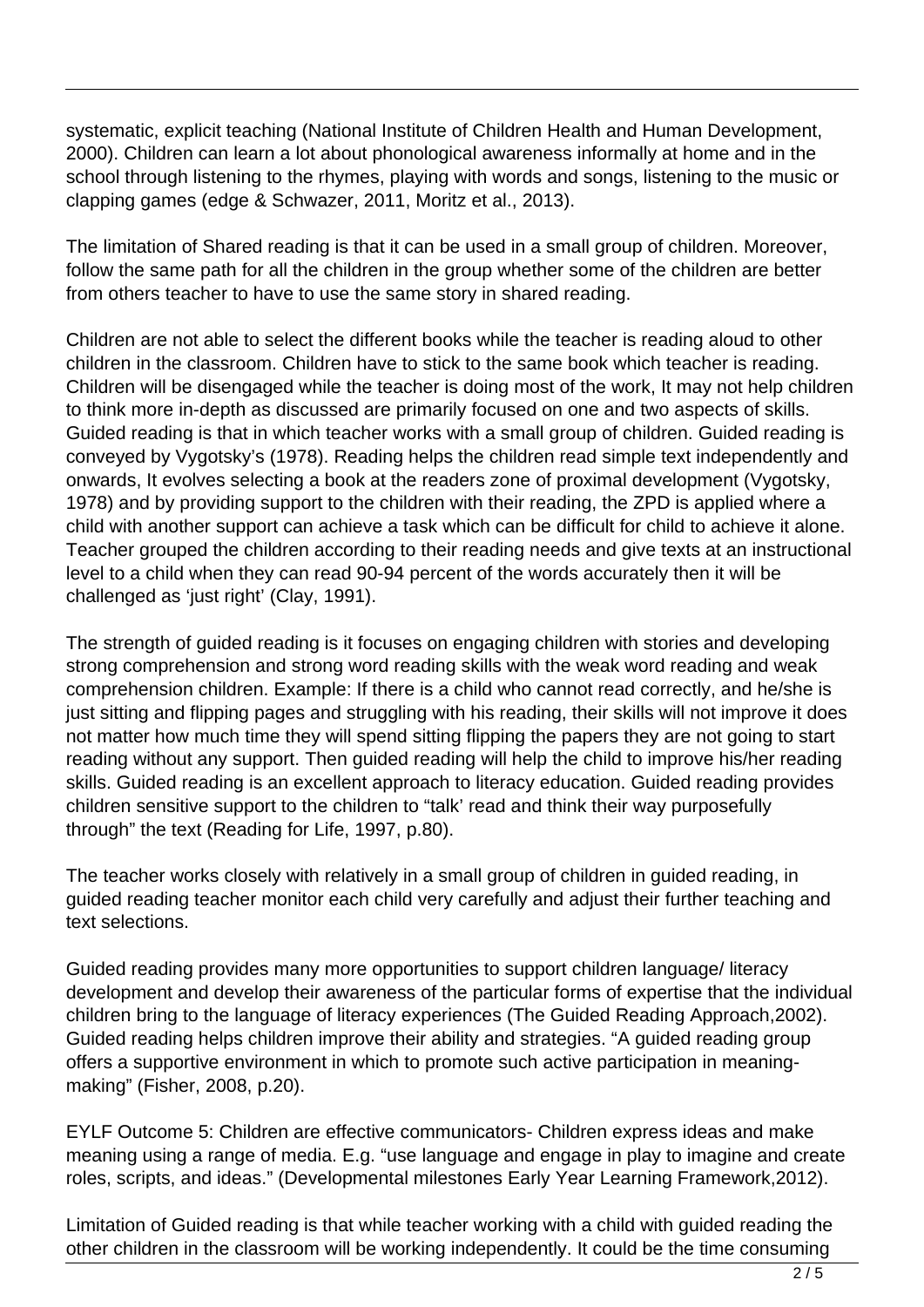while working with a child with the guided reading teacher do not have enough time to guide all the children from the class. The rest of the class become disengaged. The teacher has to select an appropriate text for the group of children. In guided reading children will read but not without support it will enable children to practice their previous reading strategies what they already know, the teacher will help the children to apply their knowledge to the new reading context. Instead, them teaching new strategies (Hornsby, 2000). When selecting the book for the guided reading teacher must be sure the book is at the appropriate level for the each of the readers in that group.

Shared writing has involvement of the teacher and children working together to compose a written text. Children help supply the contents while teacher scribes the text. Teacher assist the children to think about the text which they are going to the information that should be recorded (McKenzie, 1985). Shared writing is explained by Routman in 2005 as a "quick, fun and easy way to teach and engaged children, of all ages, in all the aspects of their oral and written languages.Shared writing can be under tacked with any writing, whether its narrative or whatever.

The goal of the shared writing is to create a text which written in both contents and form (Morrow, 2012). Shared writing benefits children with their writing development because it allows them to develop the content of text without the task of simultaneously recording ideas. Children can make the decision what should be included in the text and how they are going to express.

Shared writing is planned by the teacher who will develop and extend children background and language knowledge. "Shred writing gives the teacher a way to engage in effective instruction through the construction of text that has personal and collective meaning to students (Button et al., 1996, p.5). Shared writing supports children with reading as well as writing skills, and it also demonstrates the convention of writing, punctuation, spelling and grammar (Shared Writing, 2015).

A great children activity in the classroom would be creating the alphabet tiles. The alphabets tiles are perfect for introducing letter formation, spelling and constructing words (Routman, 2005).

In shared writing, having extensive vocabulary help children write there exciting and precise texts it does not matter to them that what the genre is. The use of comprehensive and the appropriate vocabulary assessed in most of the large scale by writing test such as NAPLAN (Nation Assessment Program-Literacy and Numeracy) in Australia. It is essential for children to build a strong vocabulary in early years.Limitation of Shared writing is that Children are not able to present their work as they are working in a group. It is difficult in Shared writing to accurately identify the contribution of each child. Children want to able to use their reading and writing skills to their maximum potential. It will also disable them to share and express their personal views. Although shared writing has various benefits for developing writing skills for children in view, it has some limitations from both Children and Teachers side, as far as the teachers aside concerned, each child will be able to get the teachers personal attention. The teacher will not be able to access the potential of each child and determine their capability. Now from the children side, they will not be able to share and express there thought to each child will somehow be really on other thought rather than expressing their thought.Guided Writing is that in which teacher provide children with explicit and systematic writing to meet their specific needs. It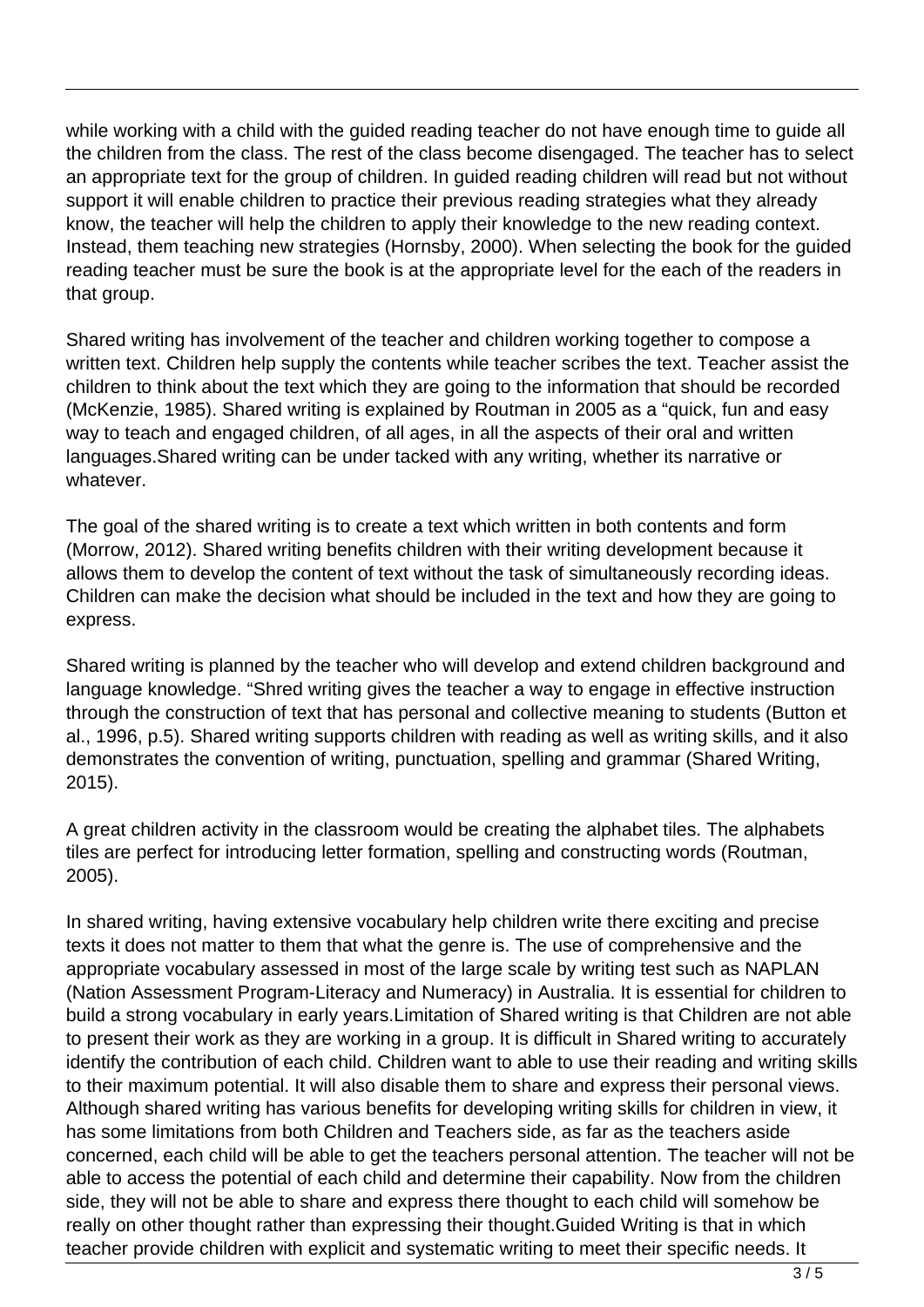involves children and teacher jointly composing a text. It will provide an excellent opportunity for children to work in a group to support each with the teacher as a guide.Guided writing help children who need additional support in writing (Writing and Spelling Strategies, 2007).Guided writing help children in Literacy and numeracy skills. Children develop fluency, expression, comprehension, they identify the sight word and practising with phonics concept. Guided writing is to teach children the necessary skills and conventions of fluent writing skills. In this section, the teacher might engage children in some writing while supervised, and ask children to review what they have already written before to the session. The children need by working with them and analysing there writing (The Balance Literacy and Numeracy Programs, 2010).

The most beneficial factor in these strategies is Guided writing. It is an instructional writing process which teaches the writing process explicitly through practice, support and modelling (Tyner, 2004). (Holdich and Chung 2003). It makes the valuable connections between word level decisions, sentences, texts and dramatically helps children to shape up their redrafted texts with a particular context in their mind.

The most crucial part in the writing strategy relies on the teacher's thinking to find the ways of guiding young children's, leading them into independent writing, helping them discover their abilities to provided choices and peer responses with further scaffolding. (Oczkus, 2007). Guided writing strategy is to

support children during the different stages of the writing process it provides help for children to improve their writing and work independently. "Children's ability with regards to the grammatical system of English should continue to grow during their school years. They should gradually learn to say things in a more precise way and to use the more elaborate sentence from; they should expand on the sentence forms they already use and acquire new ones (Ogle & Beers, 2012, p. 46).

The limitation of Guided writing is that the Teachers need to make sure that other students are on the same level. The text given by the teacher might be too limited. The information which the teacher is trying to share the guided writing can be easily misunderstood and misinterpreted by the children as the information given through that may be a bit complex and hard to understand.

This essay provides the information about the Strategies which apply to daily lives of children. In this Essay it described the Strategies with strength and limitation and how will it support them in the classroom setting. Writing and reading play a vital role in children's lives. Reading aloud and sharing stories with children help them language, literacy and brain development (Raising Children Development, 2018).

## **References:**

- 1. Clay, (1991). Strategies For Teaching Reading. Retrieved from https://swinburneonline.instructure.com/courses/291/external\_tools/232
- 2. Dege & Schwarzer, (2011), Moritz et al., (2013). Teaching Phonological Awareness. Retrieved from
- 3. https://swinburneonline.instructure.com/courses/291/external\_tools/232
- 4. Development Milestones, (2018). Retrieved from https://www.acecqa.gov.au/sites/defaul t/files/2018-02/DevelopmentalMilestonesEYLFandNQS.pdf